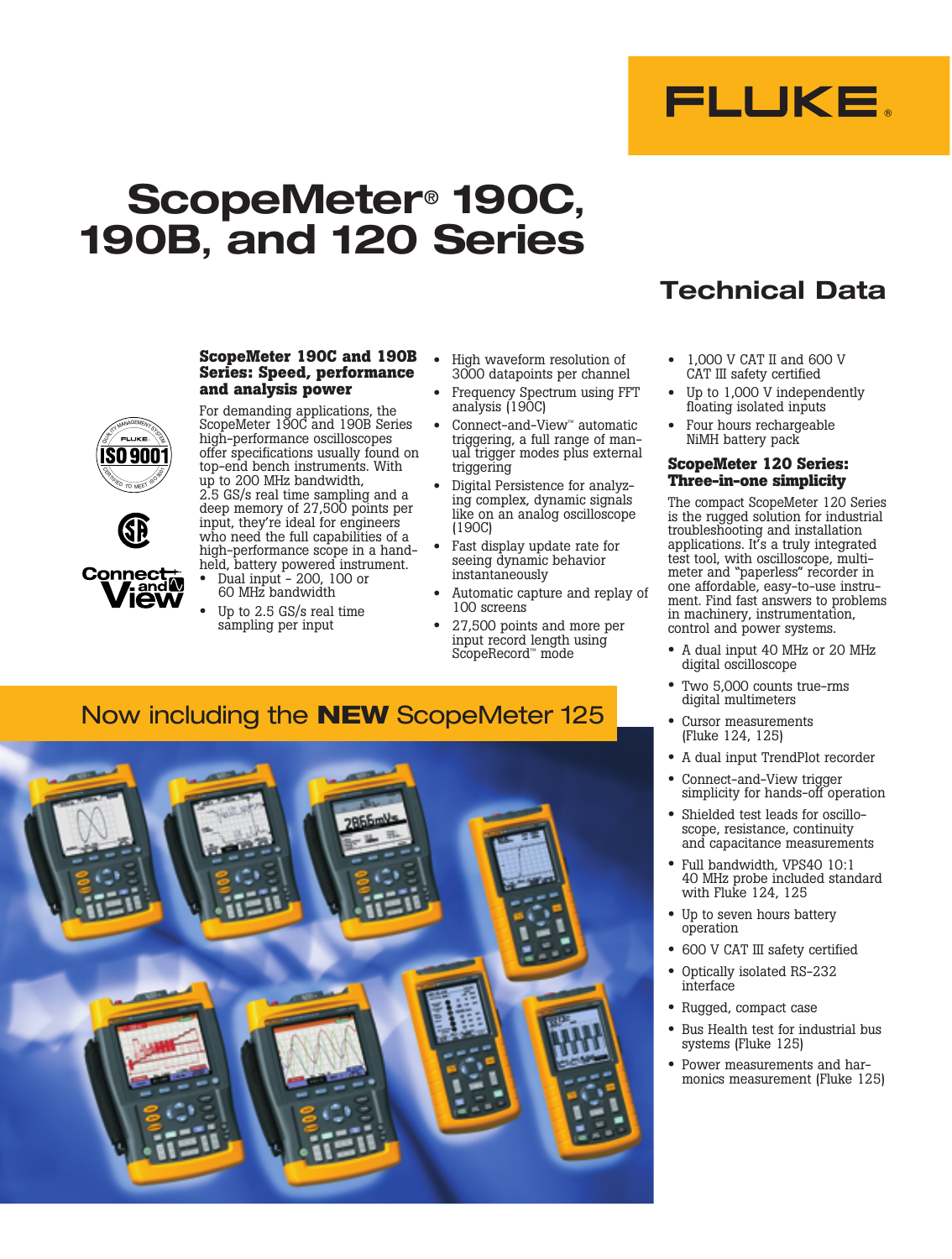## **Technical specifications 190C and 190B Series**

## **Oscilloscope mode**

#### **Vertical deflection**

|           | <b>Fluke 199C</b><br><b>Fluke 199B</b> | <b>Fluke 196C</b><br><b>Fluke 196B</b> | <b>Fluke 192B</b> |  |  |
|-----------|----------------------------------------|----------------------------------------|-------------------|--|--|
| Bandwidth | 200 MHz                                | 100 MHz                                | 60 MHz            |  |  |
| Rise time | $1.7 \text{ ns}$                       | $3.5$ ns                               | $5.8$ ns          |  |  |

Bandwidth limiter: User selectable: 10 kHz, 20 MHz or off

Number of inputs: Two plus external trigger.

All inputs isolated from each other and ground. Input coupling: AC or DC, with ground level indicator Input sensitivity: 2 mV/div to 100 V/div (Fluke 190C Series); 5 mV/div to 100 V/div (Fluke 190B Series) Normal/invert: On both input channels; switched separately

Variable attenuator: Variable gain on input channel A Input voltage: 1000 V CAT II, 600 V CAT III rated—see "general specifications" for further details Vertical resolution: 8 bit

Accuracy:  $\pm$  (1.5 % of reading + 0.04 x range/div) **Input impedance:** 1 M $\Omega \pm 1$  % // 15 pF  $\pm 2$  pF

#### **Horizontal**

|                                     | <b>Fluke 199C</b><br><b>Fluke 199B</b>           | <b>Fluke 196C</b><br><b>Fluke 196B</b>            | <b>Fluke 192B</b> |  |
|-------------------------------------|--------------------------------------------------|---------------------------------------------------|-------------------|--|
| Maximum<br>real-time<br>sample rate | $2.5$ GS/s                                       | $1$ GS/s                                          | 500 MS/s          |  |
| Number of<br>digitizers             |                                                  |                                                   |                   |  |
| Time base<br>range                  | $5$ ns/div<br>to $5 \frac{\text{s}}{\text{div}}$ | $10$ ns/div<br>to $5 \frac{\text{s}}{\text{div}}$ |                   |  |

Maximum record length: 3000 points per input in Scope mode; 27,500 points per input in ScopeRecord™ roll mode (5 ms/div to 2 min/div)

Accuracy:  $\pm$  (0.01 % of reading + 1 pixel)

**Glitch capture:** 50 nsec (at 5 µsec/div to 1 min/div); 250 nsec (at 2 min/div)

#### **Display and acquisition**

|                      | <b>Fluke 190C</b>                                  | <b>Fluke 190B</b>         |  |
|----------------------|----------------------------------------------------|---------------------------|--|
| Display              | 144 mm<br>Full color LCD                           | 144 mm<br>Monochrome LCD  |  |
| Display modes        | Input A, input B, dual, average, replay            |                           |  |
| Persistence<br>modes | Digital persistence:<br>short/medium/long/infinite | Persistence<br>on $/$ off |  |

Visible screen width: 12 divisions

Waveform mathematics:  $A + B$ ,  $A - B$ ,  $A * B$ , all with user selectable scaling of resultant; A versus B (X - Y mode); Frequency Spectrum using FFT analysis (190C only)

Acquisition modes: Normal, auto, single shot, ScopeRecord™ roll, glitch capture, waveform compare, waveform compare with automatic "Pass / Fail testing" (in 199C and 196C only)

#### **Trigger and delay**

Source: Input A, input B, external trigger input. All input references isolated from each other and from ground

Modes: Automatic Connect-and-View,™ free run, single shot, edge, delay, video, video line, selectable pulsewidth, dual slope (190C only), N-cycle (190C only)

Connect-and-View™: Advanced automatic triggering that recognizes signal patterns, automatically sets up and continuously adjusts triggering, time base and amplitude. Automatically displays stable waveforms of complex and dynamic signals like motor drive and control signals.

Video triggering: NTSC, PAL, PAL+, SECAM. Includes field 1, field 2 and line select.

Pulse width triggering: Pulse width qualified by time. Allows for triggering  $\langle t, \rangle t$ , =t, ≠t, where t is selectable in minimal steps of 0.01 div. or 50 nsec. Time delay: One full screen of pre-trigger view or up to 100 screens  $(= 1200 \text{ divisions})$  of post-trigger delay

Dual slope triggering: Both rising and falling transitions, when crossing the trigger level, initiate an acquisition (190C only)

N-cycle triggering: Triggers on N-th occurrence of a trigger event; N to be set in the range 2 to 99 (190C only)

#### **Automatic capture of 100 screens**

The instrument ALWAYS memorizes the last 100 screens (no user setup required). When an anomaly occurs on screen, the REPLAY button can be pressed to review the full screen sequence over and over.

Instrument can be set up for triggering on glitches or intermittent anomalies and will operate in "baby-sit" mode and will capture 100 events.

Alternatively, the 199C and 196C can be set up in waveform compare mode to store only matching<br>("Pass") or only non-matching ("Fail") acquired waveforms in the replay memory bank for further analysis. Replay: Manual or continuous replay. Displays the captured 100 screens as a "live" animation or under manual control. Each screen has date- and time-stamp. Replay storage: Up to 2 sets of 100 screens each can be saved for later recall and analysis

#### **FFT – Frequency Spectrum Analysis (190C only)**

Shows frequency content of oscilloscope waveform using Fast Fourier Transform

Window: Automatic, Hamming, Hanning or None Automatic window: Digitally re-samples acquired waveform to get optimum frequency resolution in FFT resultant

Vertical scale: Linear/logarithmic, in volts Frequency axis: Logarithmic; frequency range automatically set as function of timebase range of oscilloscope

#### **Waveform compare and pass/fail testing**

Waveform compare: Provides storage and display of a reference waveform for visual comparison with newly acquired waveforms. Reference is derived from an acquired waveform and can be modified in the ScopeMeter or externally using FlukeView® Software. Pass/Fail Testing (199C, 196C): In waveform compare mode, the Color Scopemeter can be set up to store only matching ("Pass") or only non-matching ("Fail") acquired waveforms in the replay memory bank for further analysis.

#### **Automatic scope measurements**

Vdc, Vac rms, Vac+dc, Vpeak max, Vpeak min, Vpeak to peak, Aac, Adc, Aac+dc, frequency (Hz), risetime, falltime, power factor, Watts, VA, VA reactive, phase, pulse width (pos/neg), dutycycle (pos/neg), temperature °C, temperature °F, dBV, dBm into 50 Ω and 600 Ω

Vpwm ac, Vpwm ac+dc for measurement on pulse width modulated motordrives and frequency inverters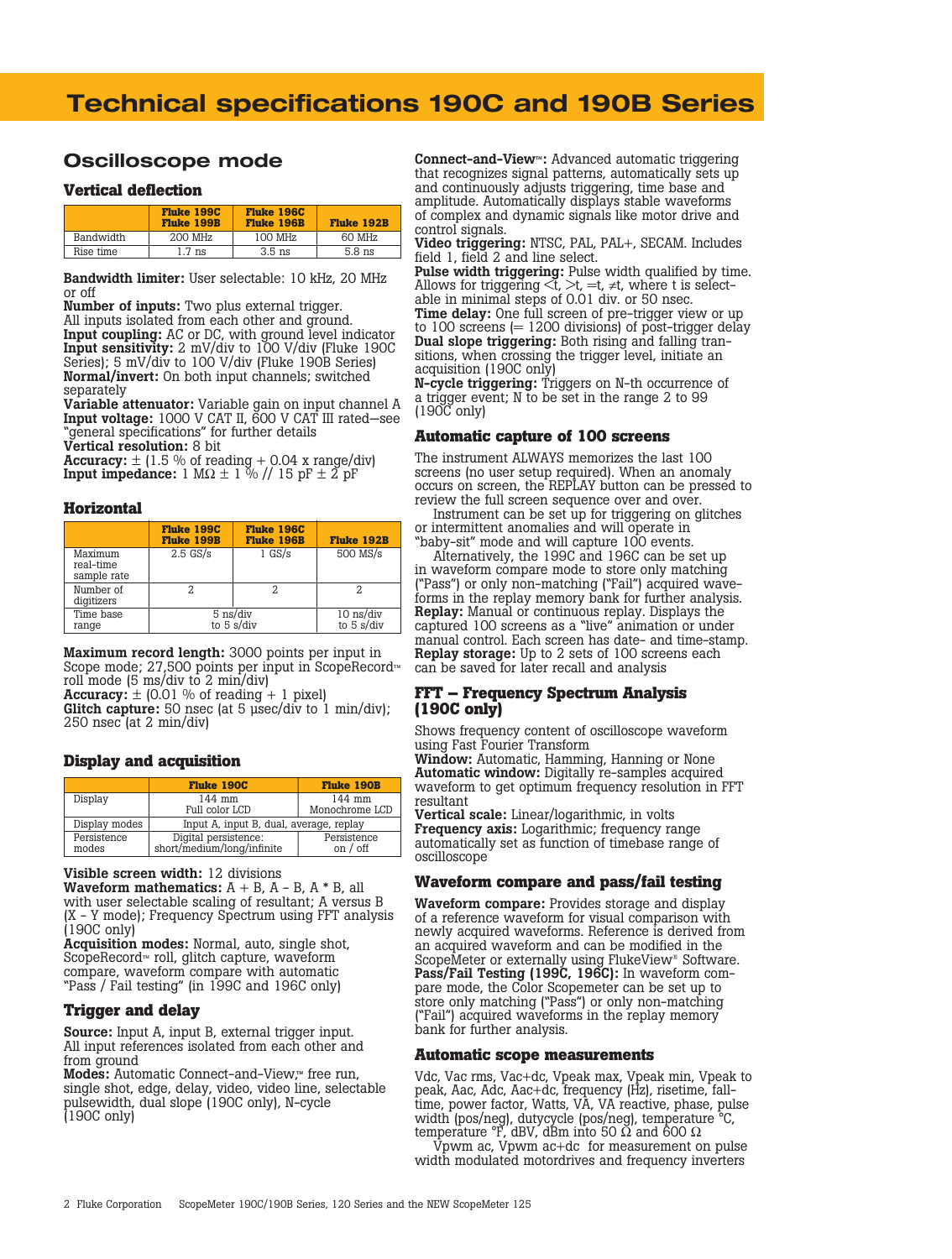

#### **Cursor measurements**

**Source:** Input A, input B or the mathematical result trace (excluding A vs B curve)

Dual horizontal lines: Voltage at cursor 1 and 2, voltage between cursors

Dual vertical lines: Time between cursors, 1/T between cursors (in Hz), voltage between markers, risetime with markers, falltime with markers; Vrms between cursors (190C only), watts between cursors (190C only)

Single vertical line: Min-Max and Average voltage at cursor position; frequency and rms-value of individual frequency component in FFT result (190C only)

#### **Zoom**

Up to 16x horizontal zoom

## **Recorder mode**

#### **ScopeRecord – roll mode**

Dual input waveform storage mode

Source and display: Input A, input B, dual Memory depth: 27,500 points per input. Each point consists of Min-Max pair

Min-Max values: Min-Max values are measured at high sample rates ensuring capture and display of glitches

| <b>Time base range</b> | 5 ms/div to 1 min/div | 2 min/div          |
|------------------------|-----------------------|--------------------|
| Recorded timespan      | 6 sec to 24 hr        | 48 hr              |
| Glitch capture         | 50 ns                 | 250 ns             |
| Sample rate            | $20$ MS/s             | $4$ MS/s           |
| Resolution             | 200 usec to 2 sec     | 4.8 <sub>sec</sub> |

Recording modes: Single sweep, continuous roll, Start-on-Trigger, Stop-on-Trigger

Stop-on-Trigger (through external): ScopeRecord mode can be stopped by an individual trigger event, or by an interruption of a repetitive trigger signal Horizontal scale: Time from start, time of day **Zoom:** Up to 100x

Memory: Up to 2 dual input ScopeRecord waveforms can be saved for later recall and analysis

#### **TrendPlot™ recording**

Single or dual input electronic paperless chart recorder. Plots, displays and stores meter and scope measurements.

Source and display: Input A, input B or DMM input Memory depth: 18,000 points recording. Per record point a minimum, a maximum and an average value, plus a date and timestamp are recorded.

Ranges: 5 s/div to 30 min/div in normal view mode; 5 min/div to 48 hr/div in view all mode, giving overview of total record

Recorded timespan: Up to 22 days with a resolution of 1 minute

Recording mode: Continuous roll for the duration of the full recordable timespan

Measurement speed: 5 measurements per second Horizontal scale: Time from start, time of day Zoom: Up to 64x zoom

Memory: Up to 2 TrendPlot recordings can be saved for later recall and analysis

#### **Cursor measurements – all recorder modes**

Source: Input A, B or DMM input Dual vertical lines: Min-Max or Average voltage. Time between cursors Single vertical line: Min-Max or Average voltage. Absolute date and time or time from start

## **Meter mode**

Via 4 mm banana inputs. Fully isolated from scope inputs and scope ground. The specified accuracy is valid over the temperature range 18 °C to 28 °C (65 °F to 82 °F). Add 10 % of specified accuracy for each degree C below 18 °C or above 28 °C. Maximum resolution: 5,000 counts Voltmeter ranges: 500 mV, 5 V, 50 V, 500 V, 1,000 V Accuracy:

 $Vdc \pm 0.5 \% + 5$  counts)

## Vac true rms

15 Hz to 60 Hz:  $\pm$  (1 % + 10 counts) 60 Hz to 1 kHz:  $\pm$  (2.5 % + 15 counts)

Vac+dc true rms dc to 60 Hz:  $\pm$  (1 % + 10 counts)

60 Hz to 1 kHz:  $\pm$  (2.5 % + 15 counts)

Ohms:

Ranges: 500 Ω, 5 kΩ, 50 kΩ, 500 kΩ, 5 MΩ, 30 MΩ Accuracy:  $\pm$  (0.6 % + 5 counts)

#### **Other meter functions**

Continuity: Beeper on  $< 50 \Omega$  ( $\pm 30 \Omega$ ) Diode test: Up to 2.8 V Amps: Adc, Aac, Aac+dc using an optional current clamp or shunt. Scaling factors: 0.1 mV/A ... 100 V/A Temperature (°C, °F): With optional accessories. Scale factors 1 mV/°C or 1 mV/°F **Input impedance:** 1 M $\Omega$   $\pm$  1 % // 10 pF  $\pm$  2 pF Advanced meter functions: Auto/manual ranging, relative measurements (zero reference), TrendPlot recording

## **General specifications**

#### **Memory save and recall**

Scope memories: 10 memory locations that each can contain two waveforms plus corresponding setup Recorder memories: 2 memory locations that each can contain 100 captured dual input scope screens, or a dual input ScopeRecord (27,500 Min-Max pairs per input), or a dual input Trendplot (18,000 min-max  $_{\text{pairs}} +$  average values)

#### **Real-time clock**

Time and date stamp for ScopeRecord, 100 captured screens and TrendPlots

#### **Mechanical data**

Size: 256 x 169 x 64 mm (10.1 x 6.6 x 2.5 in) Weight: 2 kg (4.4 lbs)

#### **Case**

Design: Rugged, shock proof with integrated protective holster Drip and dust proof: IP51 according to IEC529 Shock and vibration: Shock 30 g, vibration

|                   | <b>Fluke 190C</b>                        | <b>Fluke 190B</b>                        |
|-------------------|------------------------------------------|------------------------------------------|
| Display           | Bright full-color LCD<br>with backlight, | Bright LCD<br>with backlight             |
| <b>Brightness</b> | 80 $Cd/m^2$ typ.<br>using power adapter  | 125 $Cd/m^2$ typ.<br>using power adapter |

(sinusoidal) 3 g according to MIL-PRF-28800F Class 2 Display size: 115.2 mm x 86.4 mm (4.54 in x 3.4 in) Resolution: 320 x 240 pixels Contrast and brightness: User adjustable, temperature compensated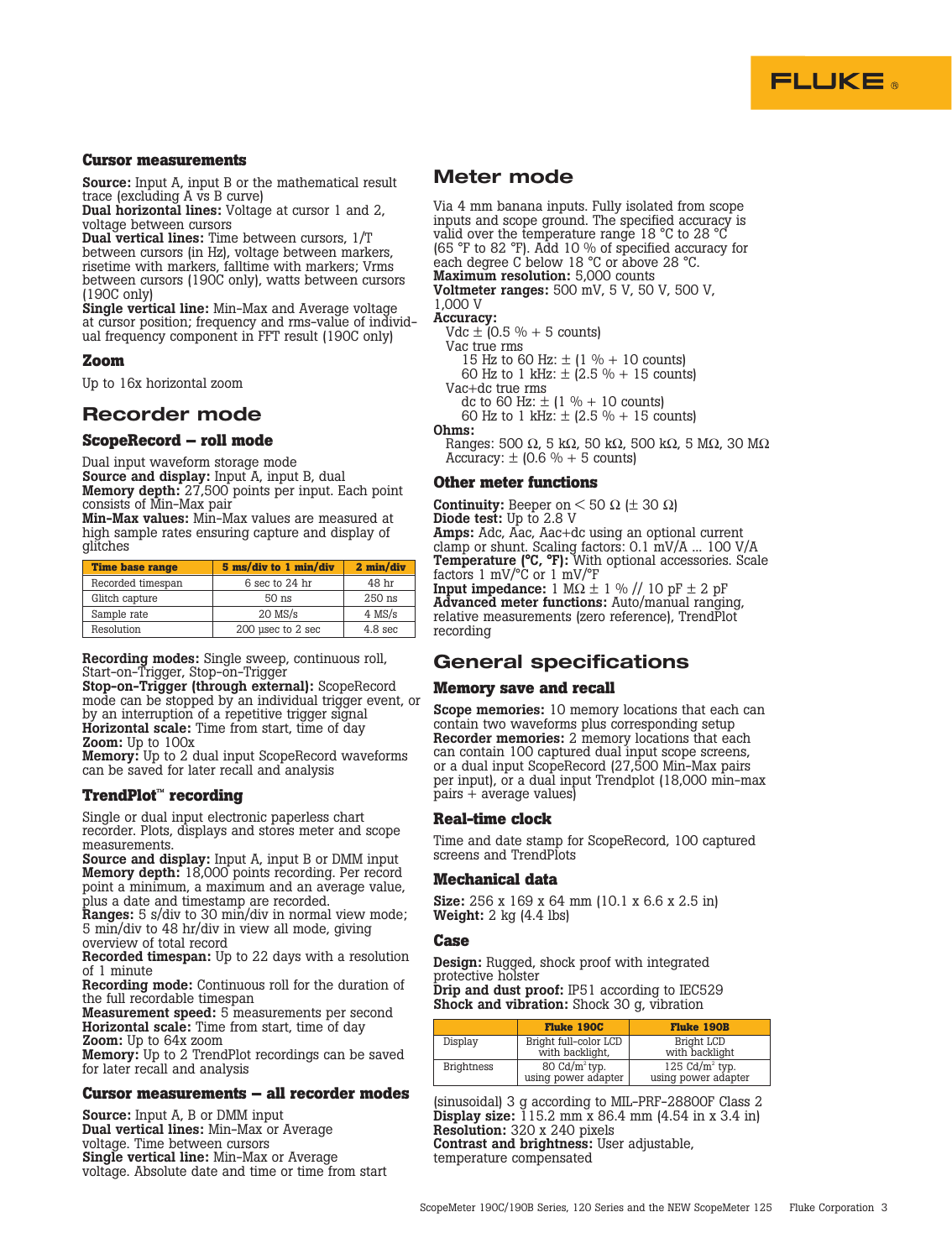#### **Power**

Line power: Country-specific line voltage adapter/battery charger included Battery power: Rechargeable NiMH (installed) Battery operating time: 4 hours Battery charging time: 4 hours Battery power saving functions: Auto power down with adjustable power down time. On-screen battery status indicator.

#### **Safety**

Compliance:

EN61010-1-2001, Pollution degree 2; UL 3111-1, with approval; CAN/CSA C22.2, No. 61010-1-04, with approval; ANSI/ISA-82.02.01

## **Input voltage ratings**

Maximum probe voltage: 1000 V CAT II/600 V CAT III (Maximum voltage between 10:1 probe tip [VPS200] and reference lead) Floating voltage: 1000 V CAT II/600 V CAT III (Maximum voltage between earth ground and any terminal [signal input or shielding]) Independently isolated inputs: 1000 V CAT II/600 V CAT III (Maximum voltage between any terminal of one input or probe [VPS200] and any other terminal of another input or probe [VPS200])

Maximum voltage on BNC input directly (input A or B):  $300 \text{ V }$  CAT III Maximum voltage on meter input:

1,000 V CAT II/600 V CAT III

## **Environmental**

**Operating temperature:**  $0 °C$  to  $+50 °C$ **Storage temperature:** -20  $^{\circ}$ C to +60  $^{\circ}$ C

#### Humidity:

10 °C to 30 °C: 95% RH non condensing 30 °C to 40 °C: 75% RH non condensing 40 °C to 50 °C: 45% RH non condensing Maximum operating altitude: 3,000 m (10,000 feet) Maximum storage altitude: 12 km (40,000 feet) Electro-Magnetic-Compatibility (EMC): EN 61326-1 for emission and immunity

## **Optically-isolated PC/printer interface**

PC communication: Transfer instrument settings, screen images, waveform data and waveform references, compatible with FlukeView® software for Windows® via optional PM9080. To printer: Supports HP Laserjet®, DeskJet, Epson FX/ LQ, Seiko DPU-414 and Postscript printers via optional PAC 91

#### **Warranty**

Three-years, parts and labor on mainframe instrument One-year on accessories

## **Accessories**

| <b>Standard accessories</b>           | Fluke 199C. Fluke 196C. Fluke 199B.<br>Fluke 196B. Fluke 192B                                                                                                                                          |
|---------------------------------------|--------------------------------------------------------------------------------------------------------------------------------------------------------------------------------------------------------|
| Rechargeable battery pack (installed) | <b>BP190</b>                                                                                                                                                                                           |
| Line voltage adapter/battery charger  | BC190                                                                                                                                                                                                  |
| Voltage probes and accessories        | 10:1 voltage probe (VPS200, 1 red $+$ 1 grey)<br>including hook clip, ground lead with mini alliga-<br>tor clip, ground lead with hook clip, 4 mm add-on<br>probe tip, ground lead to 4 mm banana plug |
| Multimeter test leads                 | TL75 Hard Point test lead set (1red, 1 black)                                                                                                                                                          |
| User manual                           | 10 language versions on CD-ROM, "Getting Started"<br>booklet included with instrument                                                                                                                  |

## **Technical specifications 120 Series**

## **Oscilloscope mode**

## **Vertical deflection**

| <b>Bandwidth and risetime</b>                                                                                | <b>Fluke 125, 124 Fluke 123</b> |                              |
|--------------------------------------------------------------------------------------------------------------|---------------------------------|------------------------------|
| Bandwidth (risetime)<br>• with VPS40 probes<br>• input A and B directly<br>• with STL120 Shielded Test Leads | 40 MHz<br>40 MHz<br>12.5 MHz    | 20 MHz<br>20 MHz<br>12.5 MHz |
| Instrument risetime (input directly)                                                                         | 8.75 ns                         | $17.5$ ns                    |

Number of inputs: 2

Input coupling: AC, DC with ground level indicator Input sensitivity: 5 mV to 500 V/div (with the included VPS40 (Fluke 125, 124) and STL120 shielded test leads measure up to 600 Vrms, CAT III) Input voltage: 600 V CAT III. See "general specifications" for more detailed information. Vertical resolution: 8 bit

**Accuracy:**  $\pm$  (1 % of reading + 0.05 x range/div) **Input impedance:** 1 M $\Omega \pm 1$  % // 225 pF with STL120 shielded test leads; 1 M $\Omega$   $\pm$  1 % // 20 pF  $\pm$  3 pF with BB120; 5 M $\Omega \pm$  1 % // 15.5 pF with VPS40, 10:1 Voltage probe

## **Horizontal**

Max. sample rate (both channels simultaneously): Fluke 125, 124: 2.5 GS/s for repetitive signals; 25 MS/s for single shot

Fluke 123: 1.25 GS/s for repetitive signals; 25 MS/s for single shot

Number of digitizers: 2

Time base range: 10 ns/div to 1 min/div; 20 ns/div to 1 min/div (Fluke 123)

Maximum record length: 512 Min-Max points per input

Accuracy:  $\pm$  (0.1 % of reading + 1 pixel) Glitch detect: 40 ns

## **Display and acquisition**

Display modes: Input A, input A and B, envelope, smooth

Acquisition modes: Normal (including glitch capture), single shot, roll

## **Trigger and delay**

Source: Input A, input B, external via optional ITP120 Modes: Automatic Connect-and-View, Free Run, Edge, Single Shot, Video, Video Line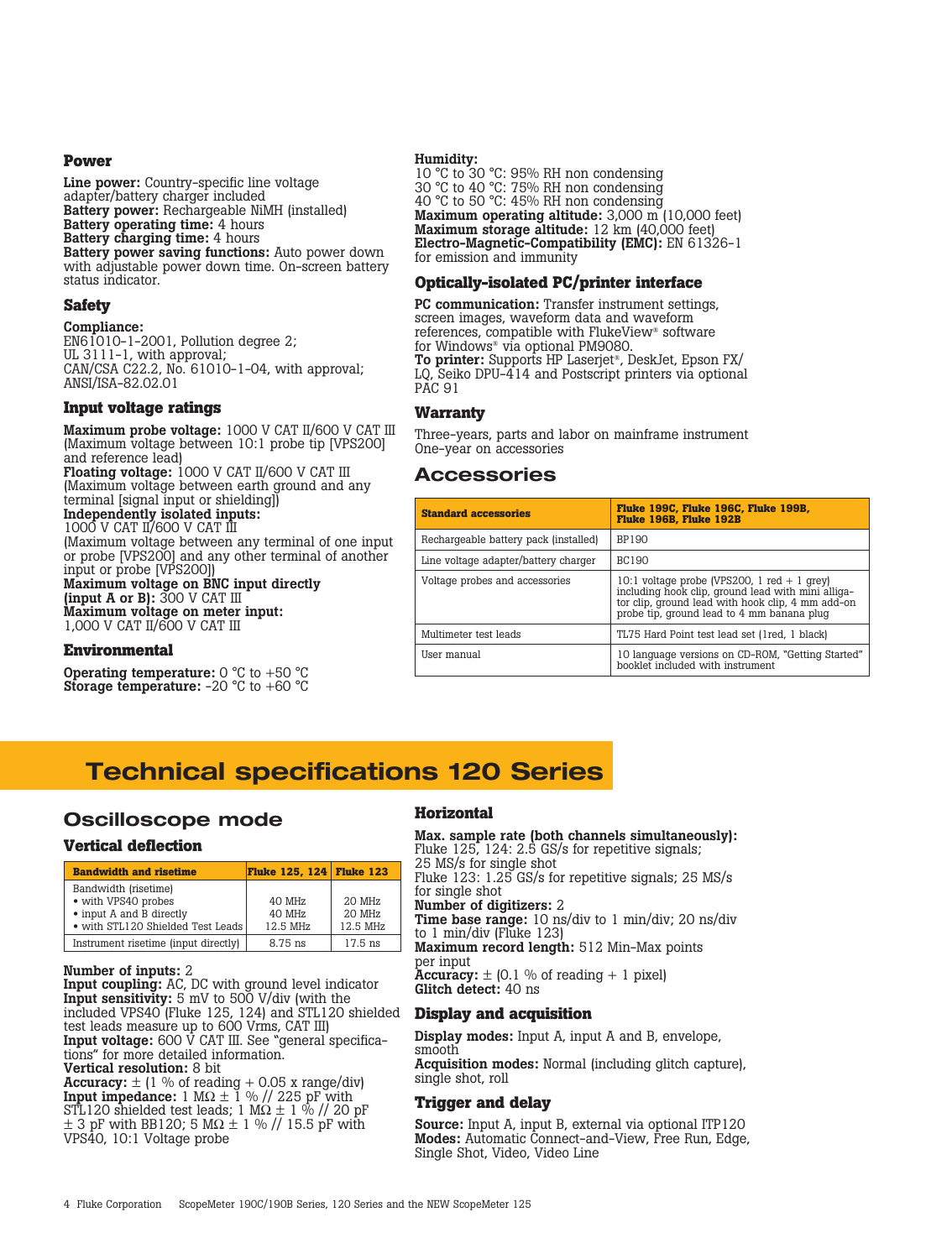

Connect-and-View: Advanced automatic triggering that recognizes signal patterns and automatically sets up and continuously adjusts triggering, time base and amplitude. Automatically displays stable pictures of complex and dynamic signals like motor drive and control signals

Video triggering: NTSC, PAL, PAL+, SECAM. Includes line select

Time delay: Up to 10 divisions pre-trigger view

#### **Measurements**

Vdc, Vac, Vac+dc, Vpeak max, Vpeak min, Vpeak to peak, frequency (Hz), positive pulse width, negative pulse width, positive duty cycle, negative duty cycle, Amp ac, Amp dc, Amp ac+dc, Phase, Temperature °C, Temperature °F, dBV, dBm into 50 Ω and 600 Ω. (Amps,  ${}^{\circ}$ C or  ${}^{\circ}$ F with optional probes)

#### **Cursor measurements (125, 124)**

#### Sources: Input A, Input B

Modes: Single or dual vertical cursor, dual horizontal cursor, risetime or falltime

#### Measurements:

Single vertical line: Average, min value, max value, time from start of recording in roll mode Dual vertical lines: ∆V at markers, time between cursors, 1/T between cursors (in Hz) Dual horizontal lines: High, low or ∆V – readout, risetime and falltime: transition time, 0 %-level, 100 %-level, with markers at 10 % and 90 % Accuracy: As oscilloscope

#### **Bus health tester (Fluke 125 only)**

Bus health automatically analyzes the electrical signals on the network to give waveform data and measure individual parameters. Automatic comparison of the measurement results to the standards results in "good" or "false" indicators to be displayed per parameter. Bus types and reference standards used: AS-i (EN50295, 166 kb/s)<sup>®</sup> CAN-bus (ISO-11898, up to 1 Mb/s); Interbus S (EIA-485, up to 10 Mb/s)<sup>®</sup>; ControlNet (61158 type 2, 2.5 Mb/s)<sup>®</sup>; Modbus (EIA-232, up to 115 kb/s and EIA-485, up to 10 Mb/s) Foundation Fieldbus H1 (61158 type 1, 31.25 kb/s) and H2 (61158 type 1, up to 10 Mb/s); Profibus DP (EIA-485, up to 10 Mb/s) and PA (61158 type 1, 31.25 kb/s); Ethernet [10Base2 (coaxial) and 10BaseT (UTP)], 10 Mb/s; RS-232 (EIA-232, up to 115 kb/s); RS-485 (EIA-485, up to 10 Mb/s); or user defined system

Measured parameters: Baud rate, risetime, falltime, high level, low level, distortion, amplitude and jitter, with comparison to system's standard values

#### **Power measurements (Fluke 125 only)**

Measure types: Watt, VA, VAR, Power Factor (PF) Power configuration: Single phase or balanced 3-phase (delta-configuration) mains supply Voltage measurement: Channel A, using STL120, voltage probe or direct input

Current measurement: Channel B, using i400s current clamp (included) or other compatible clamp Current clamp sensitivity:  $0.1/1/10/100/1000$  mV/A, 10 mV/mA and 400 mV/A

## **Harmonics mode (Fluke 125 only)**

Converts waveform information into a harmonics display (using FFT processing), which shows the relative amplitudes of the 1st up to the 33rd harmonic Harmonics frequency range: DC to 33rd harmonic (fundamental  $\leq 60$  Hz); DC to 24th (fundamental ≤ 400 Hz)

Analyzed waveform: Voltage waveform (Ch.A), current waveform (Ch.B) or power (Ch.A x Ch.B), automatically generated Display: Bargraph showing 1st up to 33rd harmonic,

amplitude displayed in % relative to fundamental Timebase setting: 5 ms/div.

Measurements: Relative amplitude of individual harmonic; THD in %r or %f

## **Dual input meter**

The specified accuracy is valid over the temperature range 18 °C to 28 °C (64 °F to 82 °F). Add 10 % of specified accuracy for each °C below 18 °C or above 28 °C (64 °F to 82 °F) Max. meter bandwidth: 40 MHz (Fluke 125, 124),

20 MHz (Fluke 123)

#### **Voltage measurements**

Measurement selection: Vdc, Vac rms, Vac+dc rms, Vpeak max, Vpeak min, Vpk-pk Ranges: 500 mV, 5 V, 50 V, 500 V, 1250 V Full scale reading: 5,000 counts

#### Accuracy

**Vdc:**  $\pm$  (0.5 % + 5 counts)

- Vac rms:
	- 1 Hz to 60 Hz:  $\pm$  (1 % + 10 counts)
	- 60 Hz to 1 kHz:  $\pm$  (2.5 % + 15 counts) 20 kHz to 1 MHz  $\pm$  (5 % + 20 counts)
- Vac+dc true-rms:
- DC to 60 Hz:  $\pm$  (1 % + 10 counts) 60 Hz to 1 kHz:  $\pm$  (2.5 % + 15 counts)
- 20 kHz to 1 MHz (5 % + 20 counts) Vpeak:

Max peak or Min peak: 5 % of full scale Peak-to-peak: 10 % of full scale

#### **Ohms**

Ranges: 500 Ω, 5 kΩ, 50 kΩ, 500 kΩ, 5 MΩ, 30 MΩ (all models), 50.00  $\Omega$  (Fluke 125 only) Max. resolution: 5,000 counts Accuracy:  $\pm$  (0.6 % of reading + 5 counts)

#### **Capacitance**

Ranges: 50 nF to 500 µF Max. resolution: 5,000 counts Accuracy:  $\pm$  (2 % of reading + 10 counts)

#### **Other meter functions**

Frequency: Up to 70 MHz (Fluke 125, 124) or up to 40 MHz (Fluke 123) Rotational speed (RPM): Revolutions per minute, based on 1, 2 or 4 or 8 pulses per 2 revolutions (Fluke 125 only) Max. RPM reading: 50 kRPM Continuity: Beeper on  $<$  30  $\Omega$ Diode test: Up to 2.8 V Amps: Amp dc, Amp ac, Amp ac+dc using an optional current clamp or shunt. Scaling factors: 0.1 mV/Amp to 100 V/Amp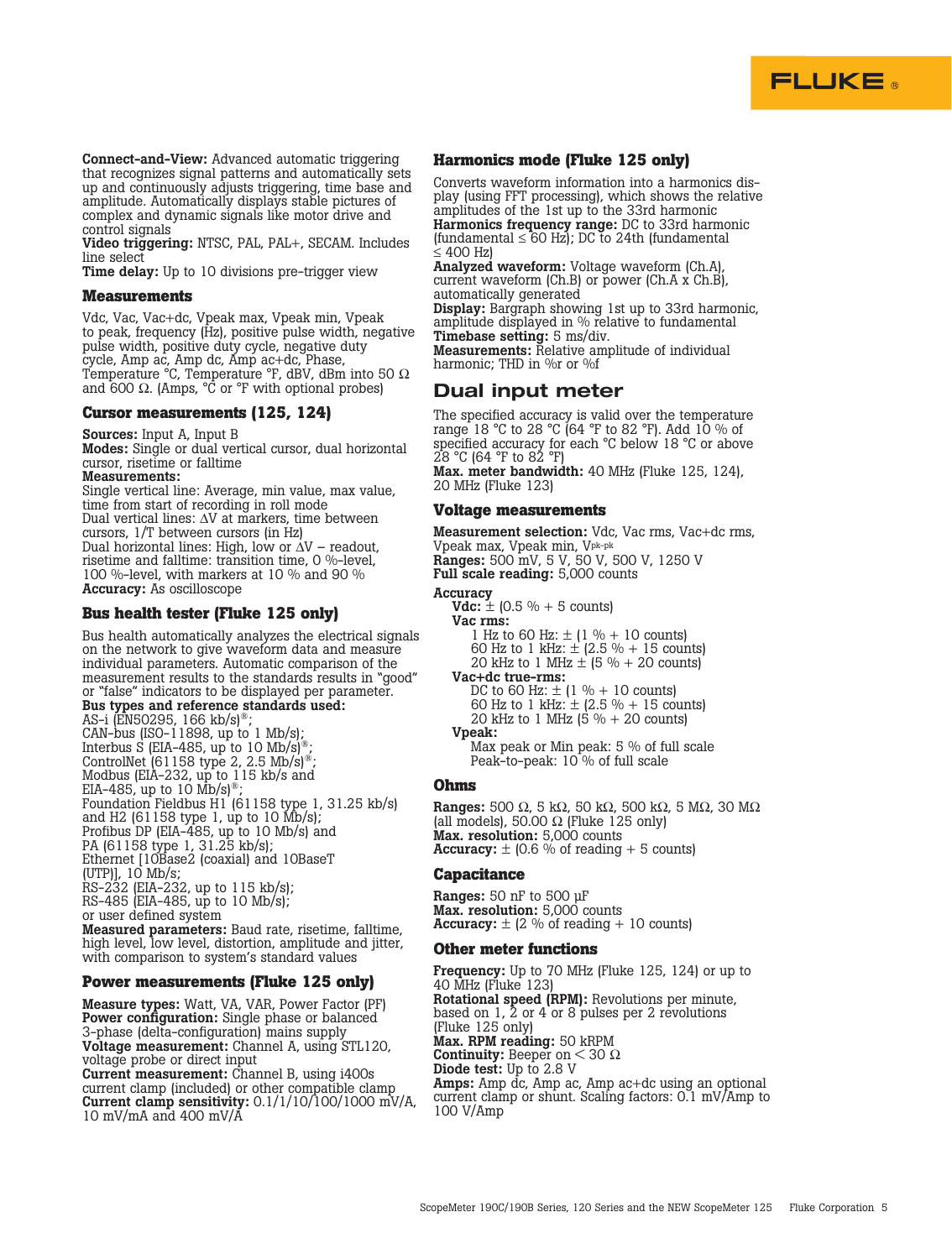**Duty cycle:**  $2\%$  to 98 %, up to 30 MHz Temperature (°C, °F): With optional accessories. Scale factors 1 mV/°C or 1 mV/°F Number of inputs: 2

Input impedance:  $1 M\Omega \pm 1 \%$  //  $10 pF \pm 2 pF$ Advanced meter functions: Auto/manual ranging, TouchHold®, Relative measurements (zero reference), TrendPlot recording

## **Recorder mode**

## **Trendplot recording**

Dual input electronic paperless chart recorder. Plots and displays the actual, minimum, maximum and average of any measurement.

Source and display: Input A, input A and B Range: 15 s/div to 2 days per division (automatic) Recorded timespan: Up to 16 days with a resolution of 1.5 hours

Recording mode: Continuous with automatic vertical scaling and horizontal time compression

Measurement speed: 2.5 measurements per second maximum

Horizontal scale: Time from start

## **General specifications**

#### **Case**

Design: Rugged, shock proof with integrated protective holster

Drip and dust proof: IP51 according to IEC529 Shock and vibration: Shock 30 g according to MIL-PRF-28800F, Class 2, par. 3.8.4.2 and 4.5.5.3.1 Shock and vibration: Vibration 3 g according to MIL-PRF-28800F, Class 2, par. 3.8.5.1 and 4.5.5.4.1

## **Display**

Bright LCD with CCFL backlight, 60 (35) cd/m2 with (without) power adapter **Size:**  $72 \times 72 \text{ mm}$  (2.8 x 2.8 inch) Resolution: 240 x 240 pixels Contrast and brightness: User adjustable, temperature compensated

## **Memory save and recall**

20 (10 in Fluke 123) instrument screens with user set-ups and user text

## **Real-time clock**

Time and date stamp TrendPlot recording

## **Power**

Line power: Country-specific line voltage adapter/battery charger included Battery power: Rechargeable Ni-MH BP120MH (installed) **Battery operating time:** Up to 7 hours using BP120MH

Battery charging time: 7 hours

Battery power saving functions: Auto power down with adjustable power down time. On-screen battery power indicator

#### **Mechanical data**

Size: 50 x 115 x 232 mm (2 x 4.5 x 9.1 in) Weight: 1.2 kg (2.64 lbs)

## **Safety**

#### Compliance:

EN6 $1010-1-2001$ , Pollution degree 2; UL 3111-1; CAN/CSA C22.2, No. 61010-1-04, including <sub>c</sub>CSA<sub>US</sub>-approval; ANSI/ISA-82.02.01

#### **Input voltage ratings**

Maximum input voltage: 600 V CAT III (Maximum voltage between input and reference lead) Maximum input voltage using VPS40 Probe: 600 V CAT III, 1000 V CAT II (Maximum voltage between probe tip input and reference lead) Floating voltage: 600 V CAT III (Maximum voltage between earth ground and any terminal [signal input or reference lead]) Maximum voltage between reference leads: Instrument has common grounds connected via self recovering fault protection. For different ground potential measurements between inputs, use DP120 differential voltage probe

## **Environmental**

According to MIL-PRF-28800F, Class 2

**Operating temperature:** 0 °C to +50 °C **Storage temperature:** -20  $^{\circ}$ C to +60  $^{\circ}$ C Humidity:

10 °C to 30 °C, 95% RH non condensing; 30 °C to 40 °C, 75% RH non condensing; 40 °C to 50 °C, 45% RH non condensing Maximum operating altitude: 2,000 m (6,500 feet); 3,000 m (10,000 feet) voltages ≤ 400 V Maximum storage altitude: 12 km (40,000 feet) Electro-Magnetic-Compatibility (EMC): EN61326-1 for emissions and immunity

## **Optically isolated PC/printer interface**

To printer: Supports HP Laserjet,® Deskjet,® Epson FX/LQ and postscript printers via optional PAC91 To PC: Transfer instrument settings, screen images and data, compatible with FlukeView® software for Windows® via optional PM9080

## **Warranty**

Three-years (parts and labor) on main instrument One-year on accessories

## **Accessories**

| <b>Standard accessories</b>           | <b>Fluke 125, Fluke 124, Fluke 123</b>                                                                                                                                                                                                              |  |  |
|---------------------------------------|-----------------------------------------------------------------------------------------------------------------------------------------------------------------------------------------------------------------------------------------------------|--|--|
| Rechargeable battery pack (installed) | BP120MH                                                                                                                                                                                                                                             |  |  |
| Line voltage adapter/battery charger  | <b>PM8907</b>                                                                                                                                                                                                                                       |  |  |
| Voltage probes and accessories        | STL120 Shielded Test lead set; VPS40 high imped-<br>ance 10:1 probe, 40 MHz (1 black, included with<br>Fluke 125, 124); HC120 hook clips; ground leads<br>with mini alligator clips; AC120 alligator clips;<br>BB120 BNC-to-Shielded banana adapter |  |  |
| Multimeter test leads                 | TL75 Hard Point test lead set (1 black)                                                                                                                                                                                                             |  |  |
| Current clamp                         | i400s Current Clamp (included with Fluke 125 only)                                                                                                                                                                                                  |  |  |
| User manual                           | 15 language versions on CD-ROM, "Getting Started"<br>booklet included with instrument                                                                                                                                                               |  |  |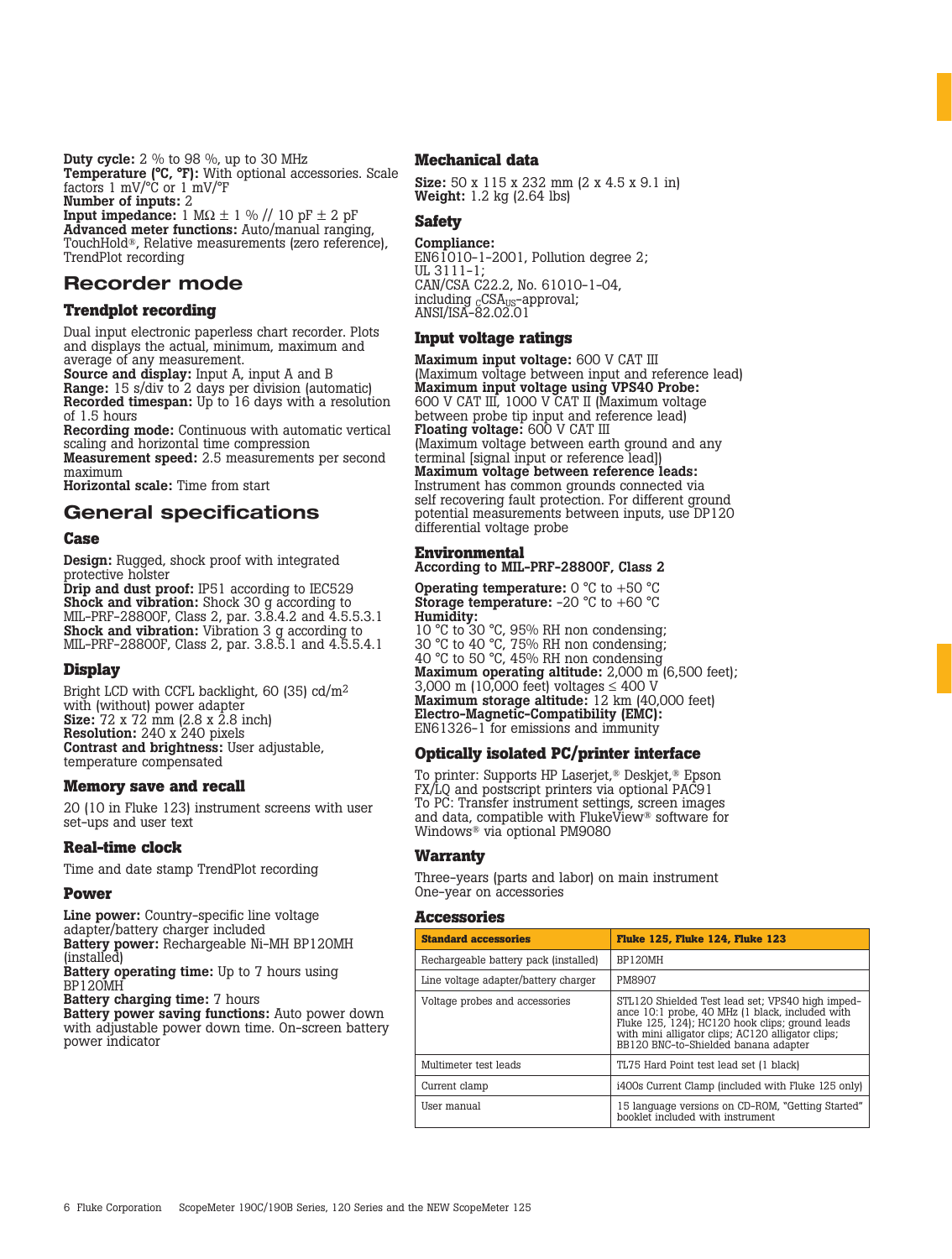## **International safety standards**

| <b>Measurement</b><br>voltage<br>category | <b>Summary description</b>                                                                                                                                                                                                                                             |
|-------------------------------------------|------------------------------------------------------------------------------------------------------------------------------------------------------------------------------------------------------------------------------------------------------------------------|
| CAT IV                                    | Three phase at utility connection, any outdoor<br>conductors (under 1,000 V)<br>• Outside and service entrance<br>• Service drop from pole to building<br>• Run between meter and panel<br>• Overhead line to detached building<br>• Underground line to well pump     |
| CAT III                                   | Three-phase distribution (under 1,000 V),<br>including single phase commercial lighting<br>and distribution panels<br>• Feeders and short branch circuits<br>• Distribution panel devices<br>• Heavy appliance outlets with "short"<br>connections to service entrance |
| CAT II                                    | Single-phase receptable connected loads<br>• Outlets and long branch circuits<br>• All outlets at more than 10 m (30 ft)<br>from Category III source<br>• All outlets at more than 20 m (60 ft)<br>from Category IV source                                             |
| CAT I                                     | Electronic<br>• Electronic equipment<br>• Low energy equipment with transient<br>limiting protection                                                                                                                                                                   |



To protect your instrument and—more importantly yourself, choose a test tool that can withstand the electrical hazards present in the environment in which you plan to use it.

EN61010 establishes international safety requirements for electrical measurement equipment. It separates the various electrical environments into installation categories based on the danger from

high-voltage energy transients. To choose the right tool, the voltage rating alone does not determine the safety. It is the combination of voltage rating and installation category that determines maximum transient withstand capability of the tool. CAT III rated instruments are recommended for measurement on industrial power distribution systems.

## **FlukeView**® **ScopeMeter**® **Software for Windows**®

#### **FlukeView software adds PC power to your Fluke ScopeMeter Test Tools.**

FlukeView ScopeMeter software helps you get more out of your ScopeMeter:

- Store instrument's screen copies on the PC, in color (with Fluke 190C Series) or in black and white (Fluke 190B and 120 Series)
- Copy color screen images into your reports and documentation (color screen images with Fluke 190C Series only)
- Capture and store waveform data from your ScopeMeter on your PC
- Create and archive waveform references for automatic (Fluke 190C Series) or visual (Fluke 190B and 190C Series) comparison
- Use cursors for parameter measurement
- Includes waveform analysis, e.g., FFT spectrum analysis
- Copy waveform data into your spreadsheet for detailed analysis
- Extended recording of up to four user-selected measurements help you monitor and analyze slow moving signals and related events
- Logging of other readings directly into other application programs, eg., spreadsheet
- Add user text to instrument setups and send these to the instrument for operator reference and instructions
- Capture complete replay sequence into the PC for further analysis and documentation
- English, French and German versions included on a single CD-ROM

Note: Some functionality may be available with specific ScopeMeter models only

#### *System requirements*

- Pentium 90 or better
- CD-ROM drive
- Windows® 95/98/Me/ NT 4.0/2000/XP
- One free RS232 port or USB port
- PM9080 optically iso-lated RS232 adapter/ cable, or:
- OC4USB optically isolated USB interface adapter/cable, available separately or included in SCC120/SCC190 kit and in ScopeMeter "S" versions

#### *Supported instruments*

Full support for Fluke 199C, 199B, 199, 196C, 196B, 196, 192B, 192, 125, 124, 123



**FLUKE**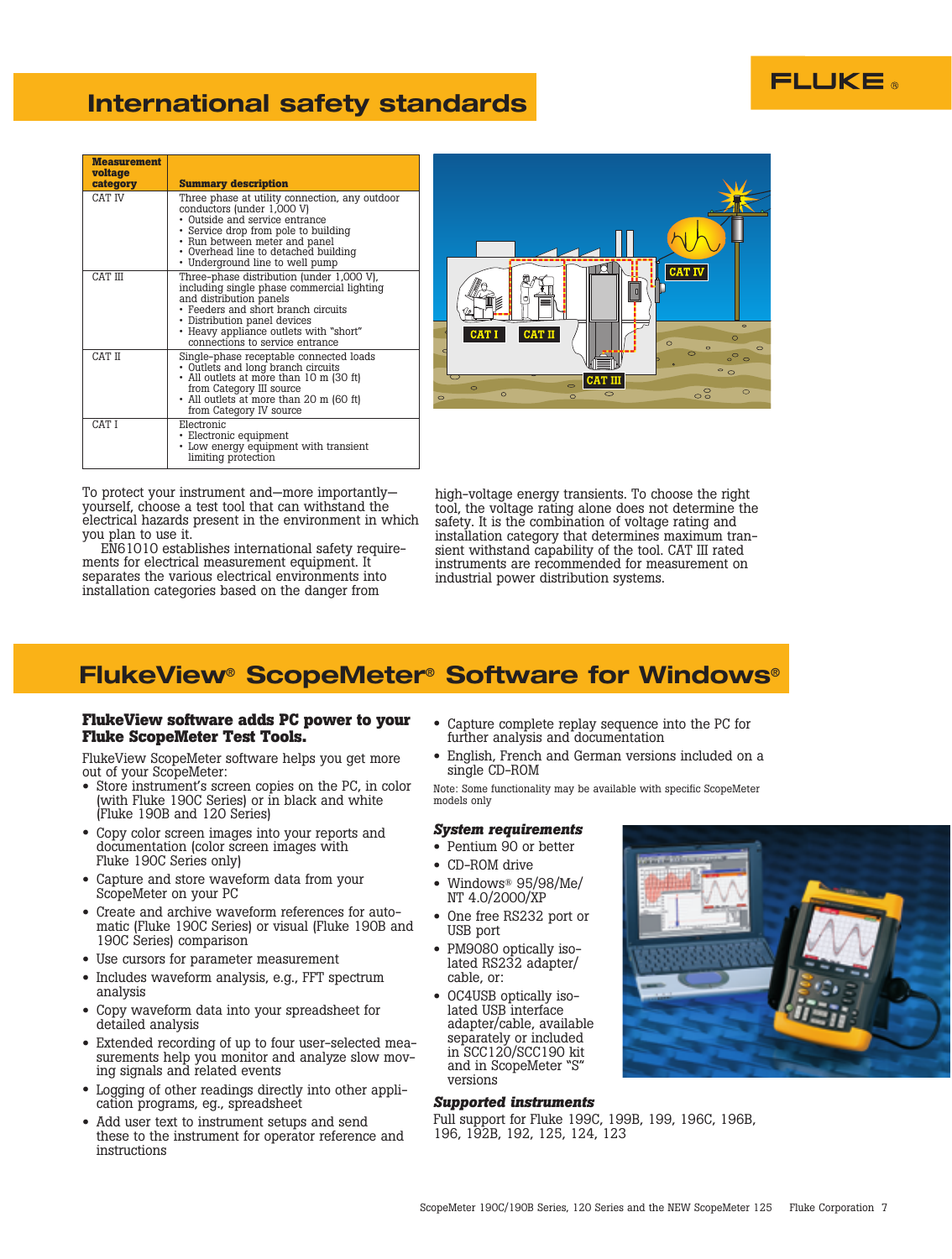

## **Selection guide**

|                                                             |                                                                                                                                               | <b>Color ScopeMeter 190C Series</b>                                                 | <b>ScopeMeter 190B Series</b>                                                                                                                          |                                                              | <b>ScopeMeter 120 Series</b> |                          |                        |           |
|-------------------------------------------------------------|-----------------------------------------------------------------------------------------------------------------------------------------------|-------------------------------------------------------------------------------------|--------------------------------------------------------------------------------------------------------------------------------------------------------|--------------------------------------------------------------|------------------------------|--------------------------|------------------------|-----------|
|                                                             | Fluke 199C                                                                                                                                    | Fluke 196C                                                                          | Fluke 199B                                                                                                                                             | Fluke 196B                                                   | Fluke 192B                   | Fluke 125                | Fluke 124              | Fluke 123 |
| Bandwidth                                                   | <b>200 MHz</b>                                                                                                                                | 100 MHz                                                                             | <b>200 MHz</b>                                                                                                                                         | 100 MHz                                                      | 60 MHz                       | 40 MHz                   | 40 MHz                 | 20 MHz    |
| Max real time sample rate                                   | $2.5$ GS/s                                                                                                                                    | $1$ GS/s                                                                            | $2.5$ GS/s                                                                                                                                             | $1$ GS/s                                                     | 500 MS/s                     | $25$ MS/s                | $25$ MS/s              | $25$ MS/s |
| Max equivalent time<br>sample rate                          |                                                                                                                                               |                                                                                     |                                                                                                                                                        |                                                              | $2.5$ GS/s                   | $2.5$ GS/s               | $1.25$ GS/s            |           |
| Display                                                     |                                                                                                                                               | 14.4 cm full color LCD                                                              |                                                                                                                                                        | 14.4 cm monochrome LCD                                       |                              |                          | 10.2 cm monochrome LCD |           |
| Digital persistence                                         |                                                                                                                                               | Yes, gives analog oscilloscope like<br>waveform decay (user selectable)             |                                                                                                                                                        |                                                              |                              | $\overline{\phantom{0}}$ |                        |           |
| Envelope mode                                               |                                                                                                                                               | Yes                                                                                 |                                                                                                                                                        | Yes                                                          |                              | Yes                      |                        |           |
| Waveform compare                                            |                                                                                                                                               | Visual reference and automatic<br>'Pass / Fail' testing                             | Visual reference                                                                                                                                       |                                                              | $\overline{\phantom{0}}$     |                          |                        |           |
| Max record length<br>in Scope Mode:<br>in ScopeRecord mode: |                                                                                                                                               |                                                                                     | 3000 points per input channel, allowing for high time resolution signal analysis using zoom<br>27,000 points per input or more (5 ms/div to 2 min/div) |                                                              | 512 min/max points per input |                          |                        |           |
| Number of inputs                                            |                                                                                                                                               | 2 plus external/DMM input, all isolated from each other and from ground             |                                                                                                                                                        |                                                              |                              | 2                        |                        |           |
| Number of digitizers                                        |                                                                                                                                               |                                                                                     | $\overline{a}$                                                                                                                                         |                                                              |                              |                          | $\overline{2}$         |           |
| Independently floating<br>isolated inputs                   |                                                                                                                                               | Up to 1000 V between inputs, references and ground                                  |                                                                                                                                                        |                                                              |                              | $\overline{\phantom{0}}$ |                        |           |
| Input sensitivity                                           |                                                                                                                                               | 2 mV/div to 100 V/div                                                               |                                                                                                                                                        | 5 mV/div. to 100 V/div                                       |                              | 5 mV/div to 500 V/div    |                        |           |
| Glitch capture                                              |                                                                                                                                               | Up to 3 ns using pulse width triggering; 50 us peak detect at 5 ms/div to 1 min/div |                                                                                                                                                        |                                                              |                              | 40 ns                    |                        |           |
| Timebase range in<br>Scope mode                             |                                                                                                                                               | 5 ns/div to 2 min/div<br>10 ns/div to<br>2 min/div                                  |                                                                                                                                                        | 10 ns/div to<br>$20$ ns/div to<br>$1$ min/div<br>$1$ min/div |                              |                          |                        |           |
| Trigger types                                               | Connect-and-View <sup>™</sup> , Free Run, Single Shot, Edge, Delay, Video Frame, Video Line<br>Selectable pulse width and external            |                                                                                     |                                                                                                                                                        | Connect-and-View™. Free Run.<br>Single Shot, Edge, Video     |                              |                          |                        |           |
|                                                             | Dual Slope trigger and<br>Event trigger (n-cycle)                                                                                             |                                                                                     |                                                                                                                                                        |                                                              |                              |                          |                        |           |
| Scope measurements                                          | 7 cursor measurements, 30 automatic measurements                                                                                              |                                                                                     |                                                                                                                                                        | As $124 +$                                                   | $cursors + 26$               | 26 automatic             |                        |           |
|                                                             | Automatic Vrms and watts<br>measurement on cursor limited                                                                                     |                                                                                     |                                                                                                                                                        | Power, VA,<br>VAR, PF, RPM,<br>Vpwm; THD                     | automatic<br>measurements    | measurements             |                        |           |
| Bus health test function                                    | part of waveform                                                                                                                              |                                                                                     |                                                                                                                                                        |                                                              | For standard                 |                          |                        |           |
|                                                             |                                                                                                                                               |                                                                                     |                                                                                                                                                        | industry buses                                               |                              |                          |                        |           |
| Waveform mathematics                                        | $A + B$ , $A - B$ , $A \times B$ , $A$ versus $B$ (X-Y-mode, giving Lissajous diagrams)<br>+ Frequency Spectrum (FFT)                         |                                                                                     |                                                                                                                                                        | Harmonics mode                                               |                              |                          |                        |           |
| Power measurements                                          |                                                                                                                                               |                                                                                     | P (W), VA, VAR, PF                                                                                                                                     |                                                              | Power, VA, VAR,<br>PF, Vpwm  |                          |                        |           |
| ScopeRecord trigger modes                                   |                                                                                                                                               | Start on trigger, stop on trigger, stop in absence of trigger signal                |                                                                                                                                                        |                                                              |                              | $\qquad \qquad -$        |                        |           |
| Capture last 100 screens                                    |                                                                                                                                               | Automatic, with replay capability                                                   |                                                                                                                                                        |                                                              |                              |                          |                        |           |
| Dual input TrendPlot                                        |                                                                                                                                               |                                                                                     | Yes, with cursors and zoom                                                                                                                             |                                                              |                              |                          | Yes, with cursors      | Yes       |
| Memory for screens and                                      | 10 screens with set-up;                                                                                                                       |                                                                                     |                                                                                                                                                        |                                                              | 20                           | 10                       |                        |           |
| set-ups<br>Memory for recordings                            | 5 more memories are made available upon registration of the ScopeMeter<br>Two, each can store 100 scope screens, a ScopeRecord or a TrendPlot |                                                                                     |                                                                                                                                                        |                                                              |                              |                          |                        |           |
| True-rms multimeter                                         | 5000 counts, Volts, Amps, Ohms, Continuity, Diode, Temp<br>Dual fully featured 5000 counts DMM                                                |                                                                                     |                                                                                                                                                        |                                                              |                              |                          |                        |           |
| Safety certified (EN61010-1)                                | 1000 V CAT II / 600 V CAT III (instrument and included accessories)<br>600 V CAT III (instrument and included accessories)                    |                                                                                     |                                                                                                                                                        |                                                              |                              |                          |                        |           |
| Battery (installed)                                         | 4 hr Ni-MH (BP190MH)<br>7 hr Ni-MH (BP120MH)                                                                                                  |                                                                                     |                                                                                                                                                        |                                                              |                              |                          |                        |           |
| Line Power                                                  | Adapter/battery-charger included (BC190)<br>Adapter/battery-charger included (PM8907)                                                         |                                                                                     |                                                                                                                                                        |                                                              |                              |                          |                        |           |
| Size                                                        | 25.6 x 16.9 x 6.4 mm (10.1 x 6.7 x 2.5 in)<br>23.2 x 11.5 x 5.0 mm (9.2 x 4.5 x 2 in)                                                         |                                                                                     |                                                                                                                                                        |                                                              |                              |                          |                        |           |
| Weight                                                      | 2 kg (4.4 lb)<br>1.2 kg (2.64 lbs)                                                                                                            |                                                                                     |                                                                                                                                                        |                                                              |                              |                          |                        |           |
| PC and Printer Interface                                    | Using optional optically insulated adapter/cable OC4USB (USB) or PM9080 (RS-232)                                                              |                                                                                     |                                                                                                                                                        |                                                              |                              |                          |                        |           |
| Warranty                                                    |                                                                                                                                               | Three-years on main instrument, one-year on the standard accessories                |                                                                                                                                                        |                                                              |                              |                          |                        |           |

Detailed technical specifications, optional accessories and a virtual product demo can be found on the Fluke web site. Check it out at: **www.fluke.com/scopemeter**.

## **Ordering information**

| Color ScopeMeter (200 MHz / 2.5 GS/s)<br>with SCC190 kit |
|----------------------------------------------------------|
| Color ScopeMeter (200 MHz / 2.5 GS/s)                    |
| Color ScopeMeter (100 MHz / 1 GS/s)<br>with SCC190 kit   |
| Color ScopeMeter (100 MHz / 1 GS/s)                      |
| ScopeMeter (200 MHz / 2.5 GS/s) with<br>SCC190 kit       |
| ScopeMeter (200 MHz / 2.5 GS/s)                          |
| ScopeMeter (100 MHz / 1 GS/s) with<br>SCC190 kit         |
| ScopeMeter (100 MHz / 1 GS/s)                            |
| ScopeMeter (60 MHz / 500 MS/s) with<br>SCC190 kit        |
| ScopeMeter (60 MHz / 500 MS/s)                           |
| Industrial ScopeMeter, 40 MHz, with<br>SCC120 kit        |
| Industrial ScopeMeter, 40 MHz                            |
| Industrial ScopeMeter, 40 MHz, with<br>SCC120 kit        |
| Industrial ScopeMeter, 40 MHz                            |
| Industrial ScopeMeter, 20 MHz, with<br>SCC120 kit        |
| Industrial ScopeMeter, 20 MHz                            |
|                                                          |

| BP120MH          | Rechargeable NiMH Battery for use with<br>Fluke 120 Series |
|------------------|------------------------------------------------------------|
| BP190            | Rechargeable NiMH Battery for use with<br>Fluke 190 Series |
| SW90W            | FlukeView ScopeMeter Software for                          |
|                  | Windows                                                    |
| OC4USB           | Optically isolated USB adapter/cable                       |
| PM9080           | Optically isolated RS232 adapter/cable                     |
| SCC190           | Software - Cable - Case kit for Fluke                      |
|                  | 190 Series                                                 |
| SCC120           | Software - Cable - Case kit for Fluke                      |
|                  | 120 Series                                                 |
| C <sub>195</sub> | Durable, universal soft carrying case for                  |
|                  | ScopeMeter Test Tools and accessories                      |
| C190             | Hard shell protective carrying case for                    |
|                  | Fluke 190 Series                                           |
| C125             | Durable, protective soft carrying case for                 |
|                  | Fluke 120 Series                                           |
| C120             | Hard shell protective carrying case for                    |
|                  | Fluke 120 Series                                           |
| DP120            | Differential Voltage Probe for use with                    |
|                  | Fluke 120 Series                                           |
| VPS40            | 40 MHz, 10:1 Voltage probe set for use                     |
|                  |                                                            |
|                  | with Fluke 120 Series                                      |

#### **Fluke.***Keeping your world up and running.*®

**Fluke Corporation**<br>PO Box 9090, Everett, WA USA 98206

Fluke Europe B.V. PO Box 1186, 5602 BD Eindhoven, The Netherlands

For more information call: In the U.S.A. (800) 443-5853 or Fax (425) 446-5116 In Europe/M-East/Africa +31 (0) 40 2675 200 or Fax +31 (0) 40 2675 222 In Canada (800)-36-FLUKE or Fax (905) 890-6866 From other countries +1 (425) 446-5500 or Fax +1 (425) 446-5116 Web access: http://www.fluke.com

©2007 Fluke Corporation. All rights reserved.<br>Specifications subject to change without notice.<br>Trademarks are the property of their respective owners.<br>Printed in U.S.A. 4/2007 1629083 D-EN-N Rev F